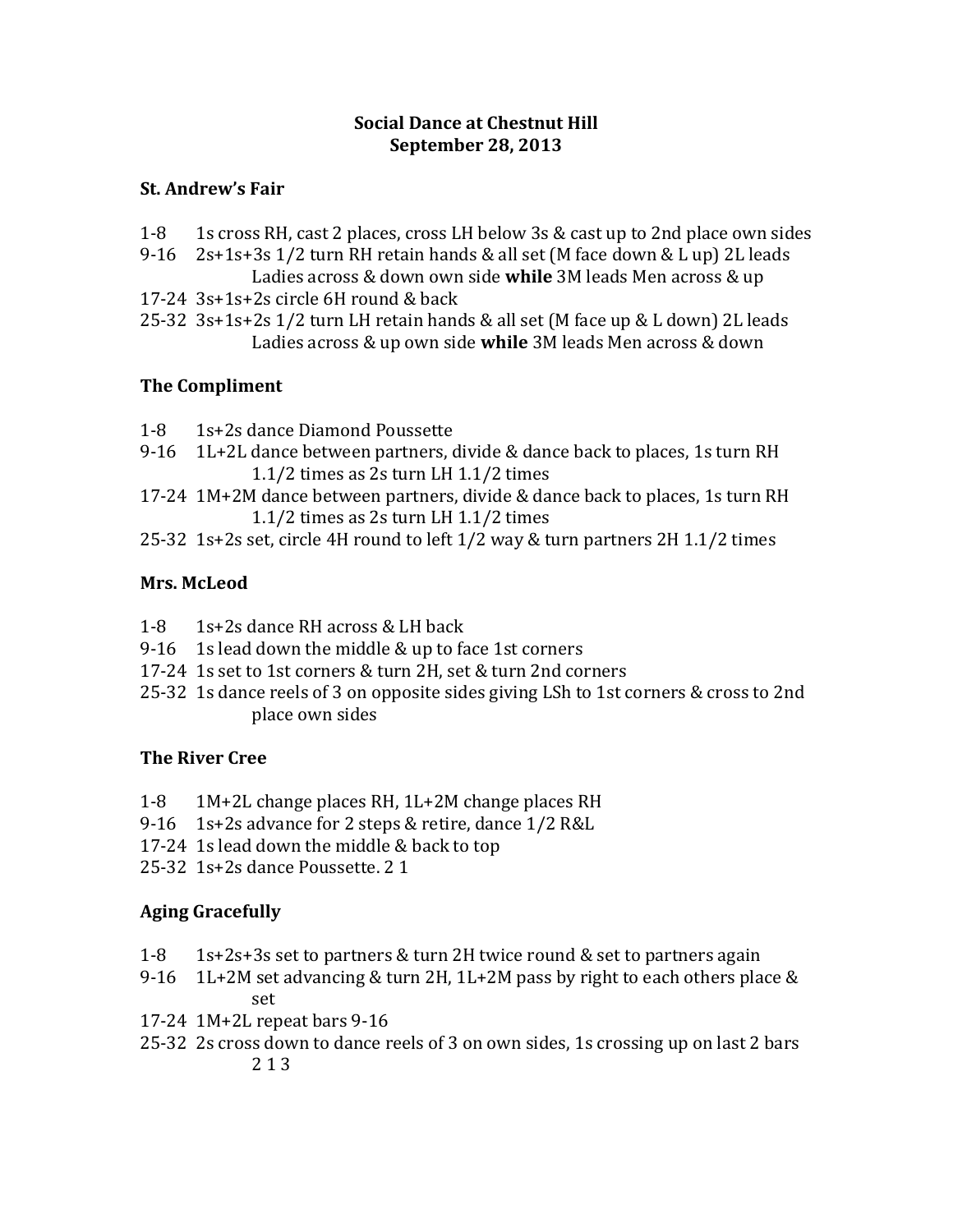## **Maxwell's Rant**

- 1-8 1s cross down to dance reflection reels of 3 on opposite sides
- 9-16 1s cross down to dance reflection reels of 3 on own sides
- 17-24 1s cross RH, cast to 2nd place & dance 1/2 Fig of 8 round 2s
- 25-32 1s lead down between the 3s, cast up to 2nd place & 2s+1s+3s turn partners RH

### **Welcome to Ayr**

- 1-8 1s+2s dance double Fig of 8 (1s cross down to start)
- 9-16 1s turn 2s on sides (Men RH, Ladies LH) & 1s dance down to turn 3s on sides (Men RH, Ladies LH) & 1s end facing 1st corners
- 17-24 1s dance 1/2 reel of 4 with corners & pass RSh to face 2nd corner, 1s dance 1/2 reel of 4 with corners & 1s end in middle LSh to LSh facing own sides
- 25-28 1M+3s (at top) also 1L+2s dance RH across (1s end in 2nd place opposite sides), all chase clockwise 1/2 way to own sides

# **Lord Elgin's Reel**

- 1-8 1M+2L set & turn 2H, 1L+2M set & turn 2H
- 9-16 1s crossing down RH cast down behind 3s, lead up to top, cross RH & cast to face 1st corners
- 17-24 1s turn 1st corners RH, passing RSh turn 2nd corner LH & pass LSh to end in lines across 1L between 2s & 1M between 3s
- 25-32 Lines Adv+Ret 1 step twice, 1s turn 2H 1.1/4 times to places

# **Catching Helen**

- 1-8 1s turn RH & cast 1 place, 1s dance ½ diag reel with 1st crns & 1s end RSh to RSh in middle 1M facing up 1L down
- 9-16 1L+2s (Ladies side) & 1M+3s (Mens side) dance LH across, 1s pass LSh & dance RH across with other cpl (1s end facing 2nd crnrs who face out)
- 17-24 1s dance ½ diag reel with 2nd crns & all end opposite sides, 3s+2s+1s set & all cross RH
- 25-32 3s+2s+1s chase c/wise  $\frac{1}{2}$  way then turn prtn RH  $\frac{1}{2}$  way, all face prtns & cast by right to own sides